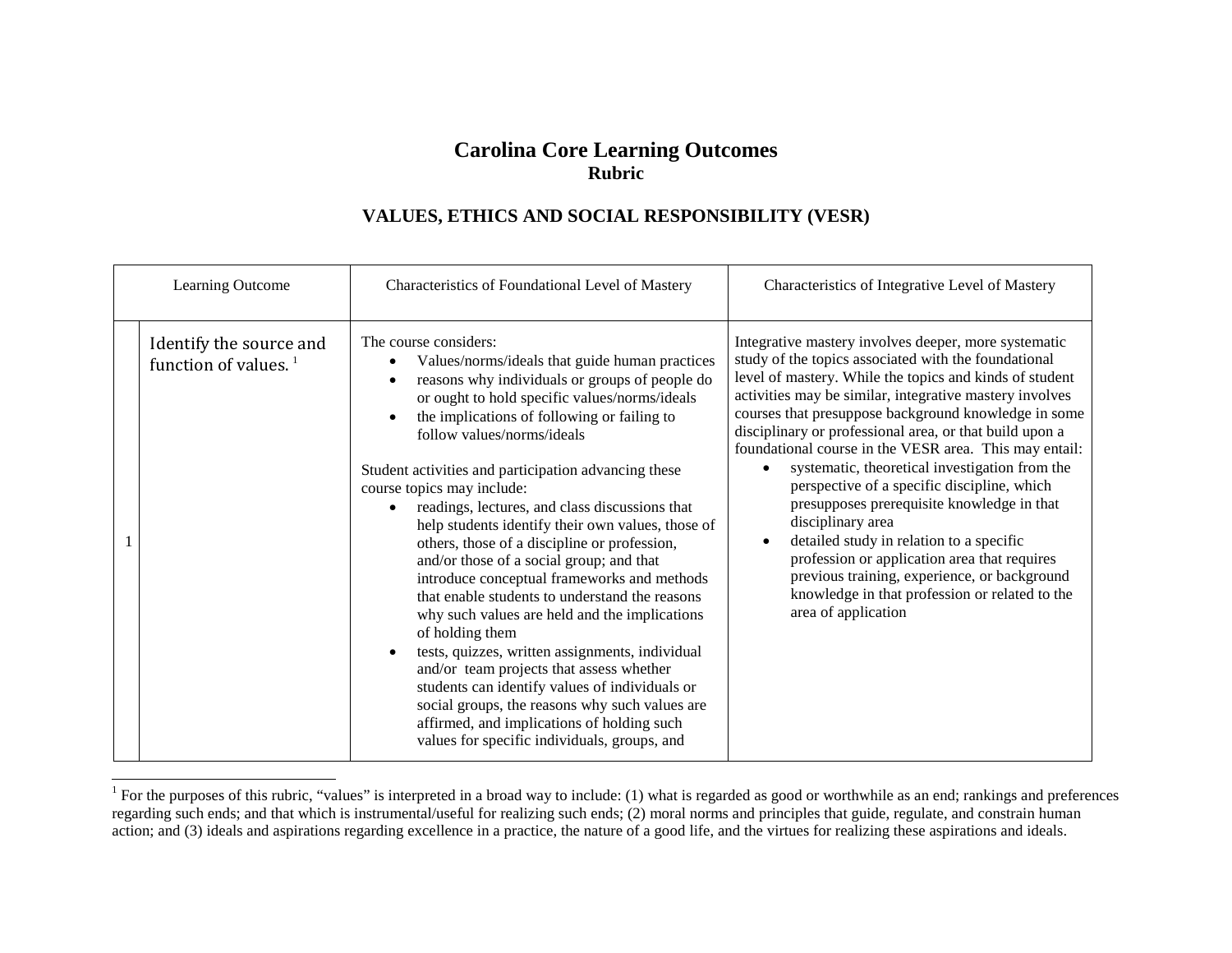|   |                                                                                                                                                          | society                                                                                                                                                                                                                                                                                                                                                                                                                                                                                                                                                                                                                                                                                                                                                                                                                                               |                                                       |
|---|----------------------------------------------------------------------------------------------------------------------------------------------------------|-------------------------------------------------------------------------------------------------------------------------------------------------------------------------------------------------------------------------------------------------------------------------------------------------------------------------------------------------------------------------------------------------------------------------------------------------------------------------------------------------------------------------------------------------------------------------------------------------------------------------------------------------------------------------------------------------------------------------------------------------------------------------------------------------------------------------------------------------------|-------------------------------------------------------|
| 2 | Demonstrate an<br>understanding of the<br>importance of values,<br>ethics, and social<br>responsibility for the<br>self and for<br>contemporary society. | The course considers:<br>the role and importance of values, norms, and<br>ethical ideals for individual and social well-<br>being;<br>how values inform the way individuals,<br>professionals, and/or societies understand<br>themselves; how they develop; and how they<br>cope with failure, uncertainty, and controversy.<br>Student activities advancing these course objectives<br>include:<br>readings, lectures, and class discussions that<br>help students see how values inform, define,<br>and condition the way lives are lived and how<br>they flourish or fail to flourish<br>written assignments and/or individual/team<br>projects that provide opportunities and<br>guidance for students to explore and live out<br>those values that are important for them as<br>individuals, professionals, and/or members of a<br>group/society | Same as for integrative mastery in Learning Outcome 1 |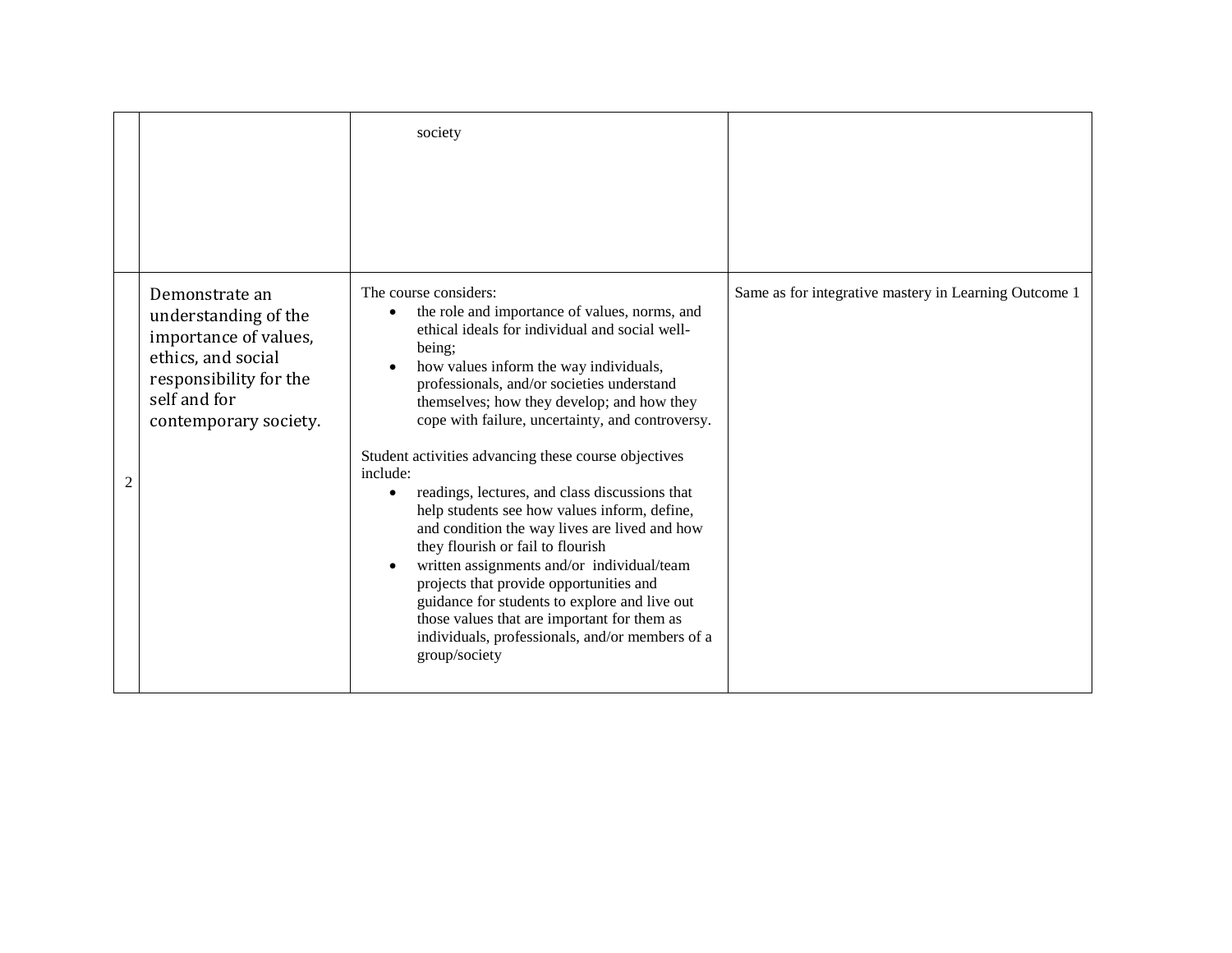|   | Reflect on how values<br>shape personal and<br>community ethics and<br>decision-making. | The course considers:<br>methods and frameworks for ethical analysis,<br>$\bullet$<br>reasoning, and decision-making;<br>how specific values/moral norms/ideals do or<br>$\bullet$<br>ought to inform decision-making, practices,<br>and/or policies of individuals, professionals,<br>and/or society;<br>core competencies needed to analyze and use<br>ethical codes, moral theories, and/or<br>professional standards to determine the<br>appropriate courses of action in specific cases<br>social practices related to responsibility,<br>accountability, and/or justice, or professional<br>and disciplinary ways of self-governance<br>oriented toward the development of ethical<br>decision making and practice<br>Student activities advancing these course objectives may                                                                                                                                  | Same as for integrative mastery in Learning Outcome 1 |
|---|-----------------------------------------------------------------------------------------|-----------------------------------------------------------------------------------------------------------------------------------------------------------------------------------------------------------------------------------------------------------------------------------------------------------------------------------------------------------------------------------------------------------------------------------------------------------------------------------------------------------------------------------------------------------------------------------------------------------------------------------------------------------------------------------------------------------------------------------------------------------------------------------------------------------------------------------------------------------------------------------------------------------------------|-------------------------------------------------------|
| 3 |                                                                                         | include:<br>projects that have students apply frameworks of<br>$\bullet$<br>ethical decision making to cases, and that<br>provide instructor and /or peer feedback to<br>assist students in refining their capacities to<br>responsibly address ethical and social<br>challenges<br>Projects, case studies, and/or representative<br>problems and scenarios where individual<br>students or student teams use selected methods<br>or strategies of ethical decision making to work<br>through moral dilemmas or ethical challenges<br>occurring in historical periods or in<br>contemporary social life,<br>Projects, case studies, and/or representative<br>problems and scenarios where individual<br>students or student teams work through<br>professional ethical dilemmas or apply<br>professional norms in complex contexts of<br>practice, utilizing professional codes and/or<br>standards where appropriate |                                                       |